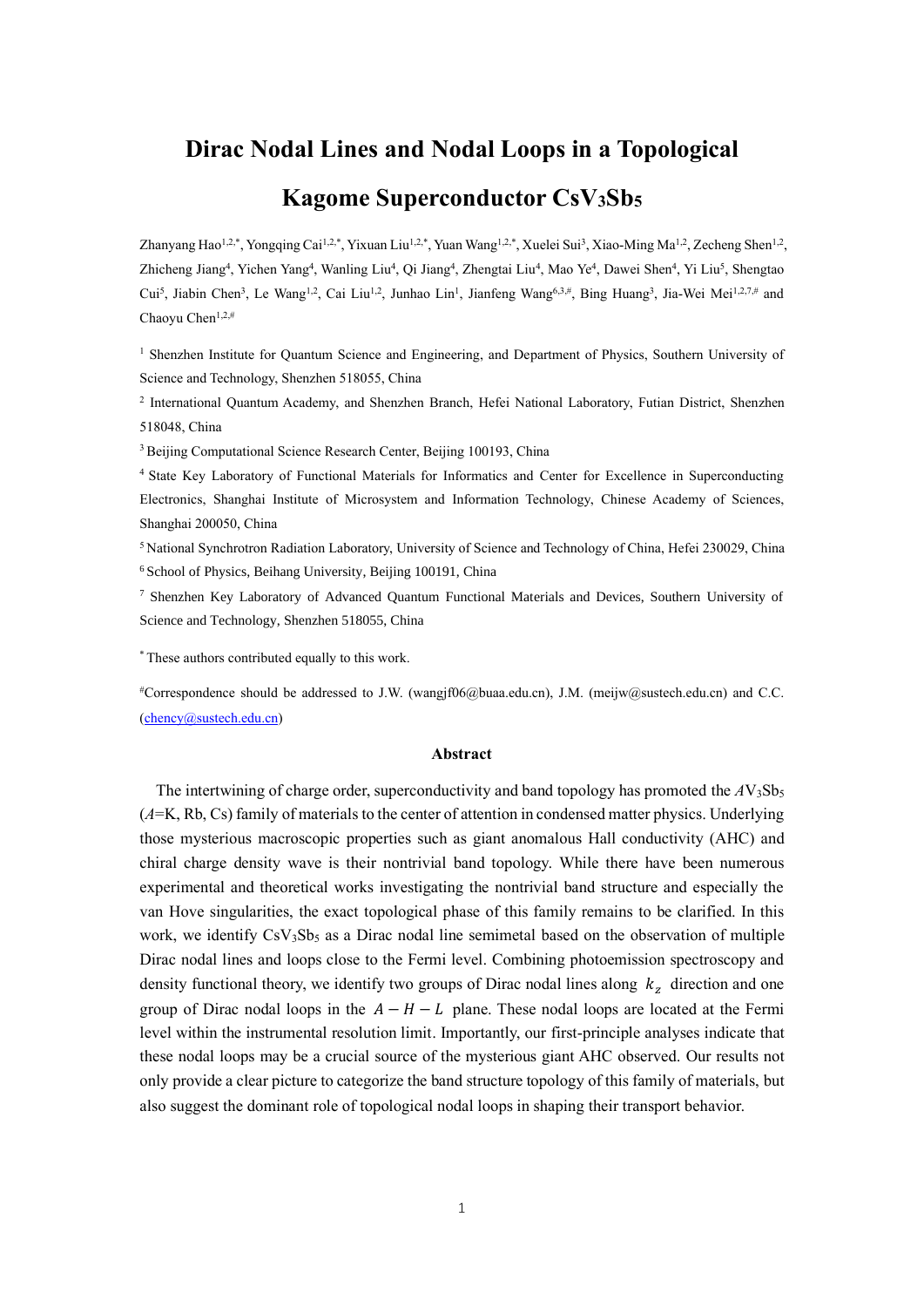#### **Introduction:**

At the heart of the current condensed matter physic lies the interplay between band topology and certain symmetry breaking orders [1], as such interplay could give rise to novel quantum phases and phenomena such as quantum anomalous Hall effect in Chern insulator [2-5], Majorana mode in topological superconductor [6-10], axion dynamics in axion insulator [11,12] and so on. In this context, the recently discovered  $AV_3Sb_5$  ( $A=K$ , Rb, Cs) family of materials [13] have attracted tremendous research interests due to their coexisting nontrivial band topology arising from kagome lattice geometry, unconventional superconductivity, and charge density wave (CDW). These materials share the same layered structure with two-dimensional (2D) transition metal V kagome lattice [13-15], resulting in multiple Dirac cones and the rich nature of van Hove singularities in their electronic structure as demonstrated via angle-resolved photoemission spectroscopy (ARPES) [16-29] measurements and density-functional theory (DFT) calculations [30]. Superconductivity was discovered with  $T_c = 0.93 K$  for KV<sub>3</sub>Sb<sub>5</sub> [14],  $T_c = 0.92 K$  for RbV<sub>3</sub>Sb<sub>5</sub> [15], and  $T_c =$ 2.5 K for CsV<sub>3</sub>Sb<sub>5</sub> [16], respectively. Meanwhile, at  $T^* \sim 80 - 100 K$  a CDW order was observed [13-16,18,31,32], whose relationship with superconductivity is still under debate [20,31,33-38]. Nevertheless, recent experimental and theoretical works have suggested the unconventional nature of both orders [18,31,37-41].

Surprisingly, giant anomalous Hall conductivity (AHC) up to the order of  $10^4 \Omega^{-1} \text{cm}^{-1}$  was observed in nonmagnetic  $KV_3Sb_5$  [42] and  $CsV_3Sb_5$  [39]. Recent muon spin spectroscopy[43] measurement demonstrates the absence of local  $V^{4+}$  moments. So the AHC has no magnetic origin, but may be associated with the chiral CDW order [31,39,42,44]. In this sense, it is of key importance to correctly understand their topological band structure for the electronic origin of the giant AHC. It was first proposed that this family of materials can be categorized as  $\mathbb{Z}_2$  topological metals with a continuous direct gap [16]. Subsequent ARPES measurements have revealed multiple Dirac crossings and the rich nature of van Hove singularities (VHSs) close to the Fermi level  $(E_F)$  [16-28]. Nevertheless, under the combined  $\mathcal{P}\mathcal{T}$  symmetry with inversion symmetry  $\mathcal{P}$  and time reversal symmetry  $\mathcal T$ , this system should contain Dirac nodal lines rather than isolated Dirac points [30] in its three-dimensional (3D) Brillouin zone (BZ). This suggests that the exact topological phase of  $AV_3Sb_5$  ( $A=K$ , Rb, Cs) family remains to be clarified and the necessity of a full 3D BZ band investigation to identify its topological band features.

In this work, we present a comprehensive ARPES spectral mapping covering the full 3D BZ of topological kagome superconductor CsV<sub>3</sub>Sb<sub>5</sub>. Combining ARPES and DFT calculation, we identify two types of Dirac nodal lines in a shallow energy region ( $\leq 0.3$  eV) below  $E<sub>F</sub>$ . The first type consists of two groups of nodal lines along  $k_z$  direction, arising from the quasi-2D nature of the kagome lattice. The second type consists of one group of nodal loops surrounding the  $H$  points in  $k_x - k_y$  plane, *i.e.*,  $A - H - L$  plane. The Dirac energies of these nodal loops are almost equal to  $E_F$  within the instrumental resolution limit. The satisfactory agreement between ARPES and DFT fully corroborates the existence of these low-energy Dirac nodal lines and loops. Importantly, our first-principle analyses indicate that these nodal loops may provide dominant source of Berry curvature and thus the giant AHC. Our results not only represent a clear clarification of the topological band structure in the kagome  $AV_3Sb_5$  ( $A=K$ , Rb, Cs) family of materials, but also suggest nodal loops as the electronic source of the exotic transport response of the host materials.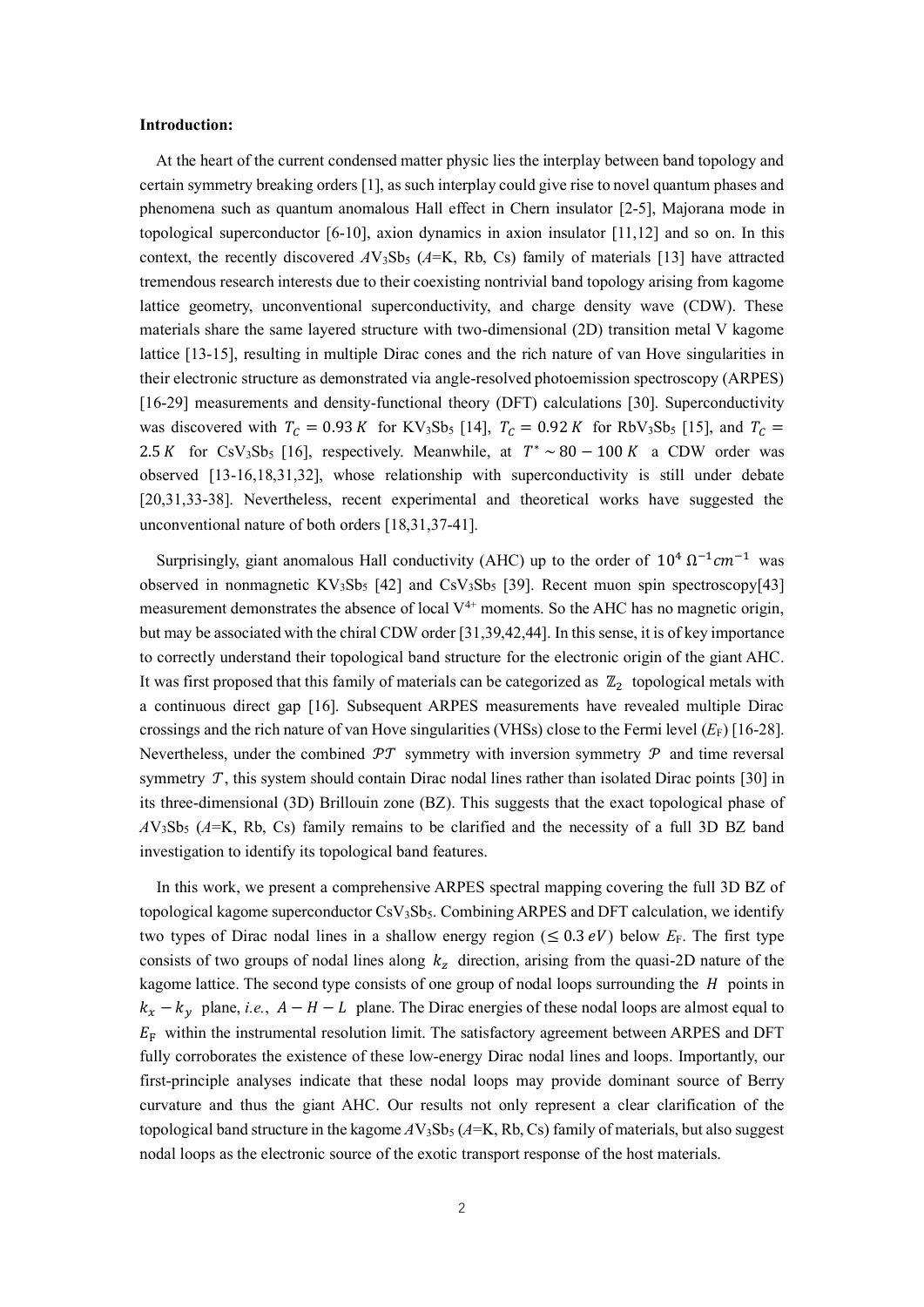**Results:**



**Fig. 1. Crystal structure and characterization of single-crystalline CsV3Sb5.** (a) Crystal structure of CsV<sub>3</sub>Sb<sub>5</sub>. The V atoms construct a kagome lattice, the Sb1 atoms are in the center of the V hexagon and the Sb2 atoms form a honeycomb lattice above and below the kagome layer. The left inset shows the corresponding 3D BZ and the high-symmetry points. (b) Single-crystal XRD pattern of the  $(00l)$  plane. The inset shows the optical image of the CsV<sub>3</sub>Sb<sub>5</sub> crystal placed on the 1 mm grid paper. (c), (d) and (e) Temperature-dependent resistivity ratio, heat capacity, and magnetic susceptibility measurements of  $CsV<sub>3</sub>Sb<sub>5</sub>$  single crystal. Phase transitions indicating the charge density wave can be observed at around  $94 K$ . All the three insets exhibit the bulk superconductivity transition around  $2.5 K$ .

Single crystals of CsV3Sb<sup>5</sup> adapt a kagome structure of V atoms with a space group of *P6/mmm* [13], as shown in Fig. 1(a). The Sb1 atoms are in the center of the V hexagons and the Sb2 atoms compose the antimony layers which are sandwiched by the V kagome layers and Cs layers. The Xray diffraction (XRD) pattern of (00*l*) plane is exhibited in Fig. 1(b), which indicates the high crystalline quality. The lattice parameter of the *c*-axis obtained from XRD data is about 9.308 Å, which is also consistent with the previous study [13]. For ARPES measurement, the cleavage plane is parallel to the *ab* plane (inset of Fig. 1(b)) and perpendicular to the *c* axis direction.

In Fig. 1(c), an obvious kink at  $\sim$ 94 K can be seen from the curve which is related to the CDW phase transition, and an apparent bulk superconducting transition feature exists at  $\sim$ 2.5 K (inset of Fig. 1(c)). Similarly, detailed temperature-dependent heat capacity and magnetization measurements were performed systematically. From Fig. 1(d), one can see that a sharp CDW transition peak at  $\sim$ 94 K exists for both 0 T and 7 T magnetic field. In contrast, the superconductivity transition occurs at  $\sim$  2.5 K under the 0 T magnetic field and is suppressed under 7  $T$  magnetic field. For the magnetic susceptibility data in Fig. 1(e), under a 0.1  $T$  magnetic field, there is an obvious drop at  $\sim$ 94 K. The low temperature magnetic susceptibility with fieldcooling (FC) and zero-field-cooling (ZFC) measurements at  $200e$  clearly shows the onset of superconductivity at  $\sim$  2.5 K (inset of Fig. 1(e)). Note that the magnetic field is parallel to the ab plane in magnetization measurement and along the  $c$ -axis in heat capacity measurement. For ARPES measurement through this work, the sample temperature was kept at  $10 K$  unless specified.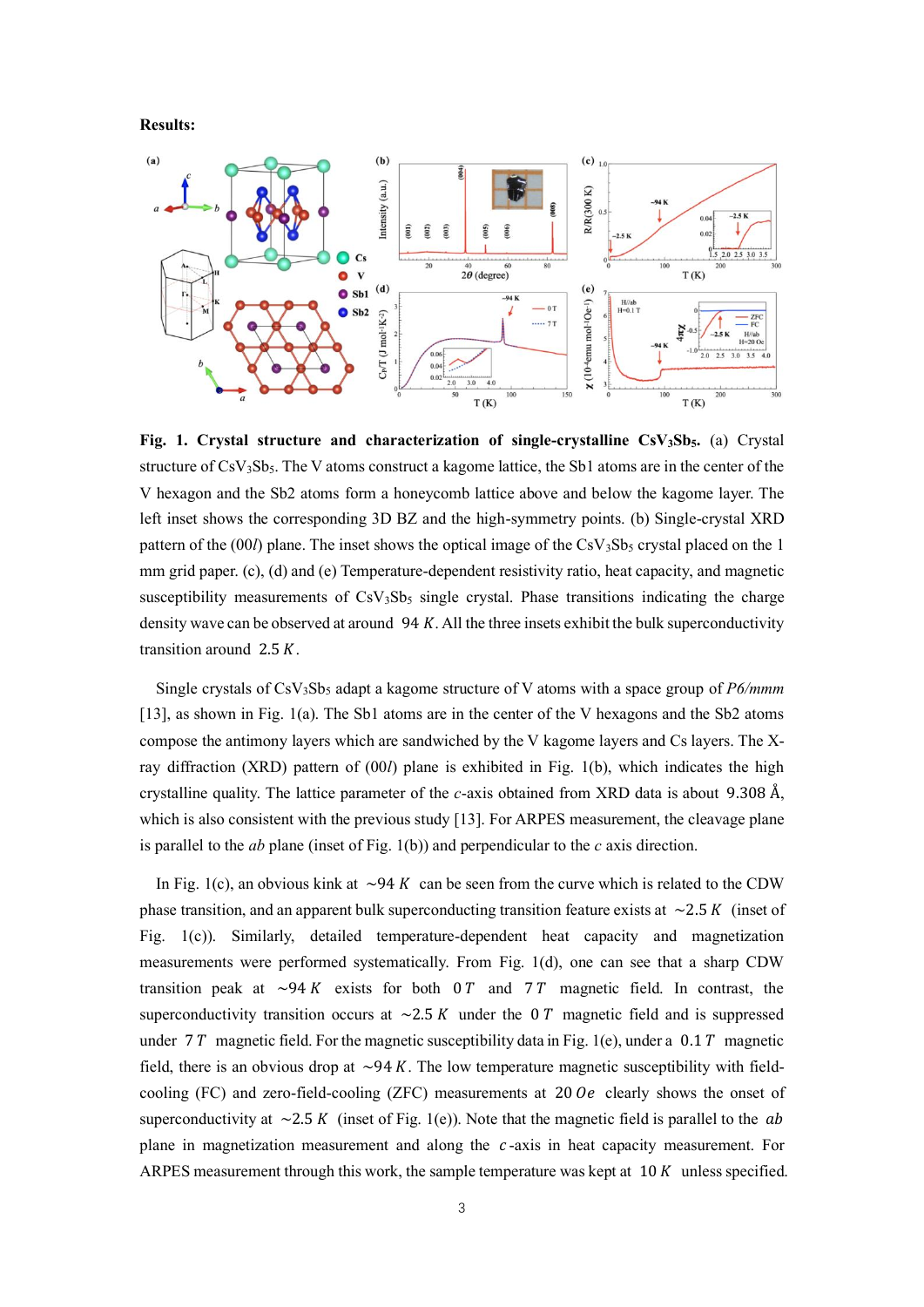It is noted that while the structural signature of CDW has been clearly observed [31,32,36,40,41,45- 47], the corresponding electronic signature, *e.g.*, folded band, is absent in most of the ARPES measurements [16-27]. In this work, we shall treat the ARPES spectra in and out of the CDW phase equally.



**Fig. 2. General electronic structure with multiple Dirac nodal lines and loops in CsV3Sb<sup>5</sup> revealed by ARPES observations and DFT calculations.** (a) Fermi surface mapping in 2D BZ, where the red lines plot the BZ boundaries with high-symmetry points indicated. (b) Photon energydependent spectra for photoemission intensity from the BZ center  $\Gamma/A$  points. (c) Spectra taken along momentum cuts  $A_6 - H_6 - L_6$ . Black arrows indicate the existence of 4 Dirac nodes labeled as "N1" to "N4". (d) Spectra along the  $\overline{\Gamma} - \overline{K} - \overline{M}$  path from the projection of DFT calculated bands onto surface BZ. (e) DFT calculated electronic structure along all high-symmetry paths. Red solid lines represent bands without spin-orbit coupling (SOC) while blue dashed lines are results with SOC included. (f) Visualization of Dirac nodal lines and loops formed by nodes N1, N2, N3 and N4 in the 3D BZ from DFT calculations. The different colors represent their energy relative to *E*F. Note that the calculated *E*<sub>F</sub> is slightly shifted upward in order to match the experimental results.

The layered nature of the kagome lattice in CsV<sub>3</sub>Sb<sub>5</sub> makes its band dispersion along  $k_z$ direction quite weak. While the DFT calculations predict a  $\sim$ 350 meV dispersion along  $\Gamma - A$ direction [16,30,48], such  $k<sub>z</sub>$  dependence cannot be found from recently reported ARPES results [16-27]. It is thus of importance to examine this discrepancy. Judging from the Fermi surface geometry, we align the ARPES momentum cut to  $\overline{\Gamma} - \overline{K} - \overline{M}$  high-symmetry path  $(k_v = 0$  path in Fig. 2(a)) and perform photon energy dependent measurement for a photon energy range of 70 − 130 eV. As shown in Fig. 2(b), the spectral intensity from  $\overline{\Gamma}$  point exhibits a clear periodic dispersion, which corresponds to the  $\Gamma - A$  dispersion as predicted by DFT calculations in Fig. 2(e) [16,30,48]. This periodicity helps us to identify the bulk  $\Gamma$  and  $\Lambda$  points of the 3D BZ as specified in Fig. 2(b). In this way, the  $k_z$  location of all the following ARPES spectra cuts and  $k_x - k_y$  mappings can be approximately determined.

ARPES spectra along the high-symmetry cut  $A_6 - H_6 - L_6$  is shown in Fig. 2(c). Projection of DFT calculated dispersion onto the surface BZ path  $\overline{\Gamma} - \overline{K} - \overline{M}$  is also presented in Fig. 2(d) for comparison. Both ARPES and DFT results show consistent features as discussed below. One parabolic electron pocket can be found around  $\Gamma/A$ , whose band bottom contributes to the  $k_z$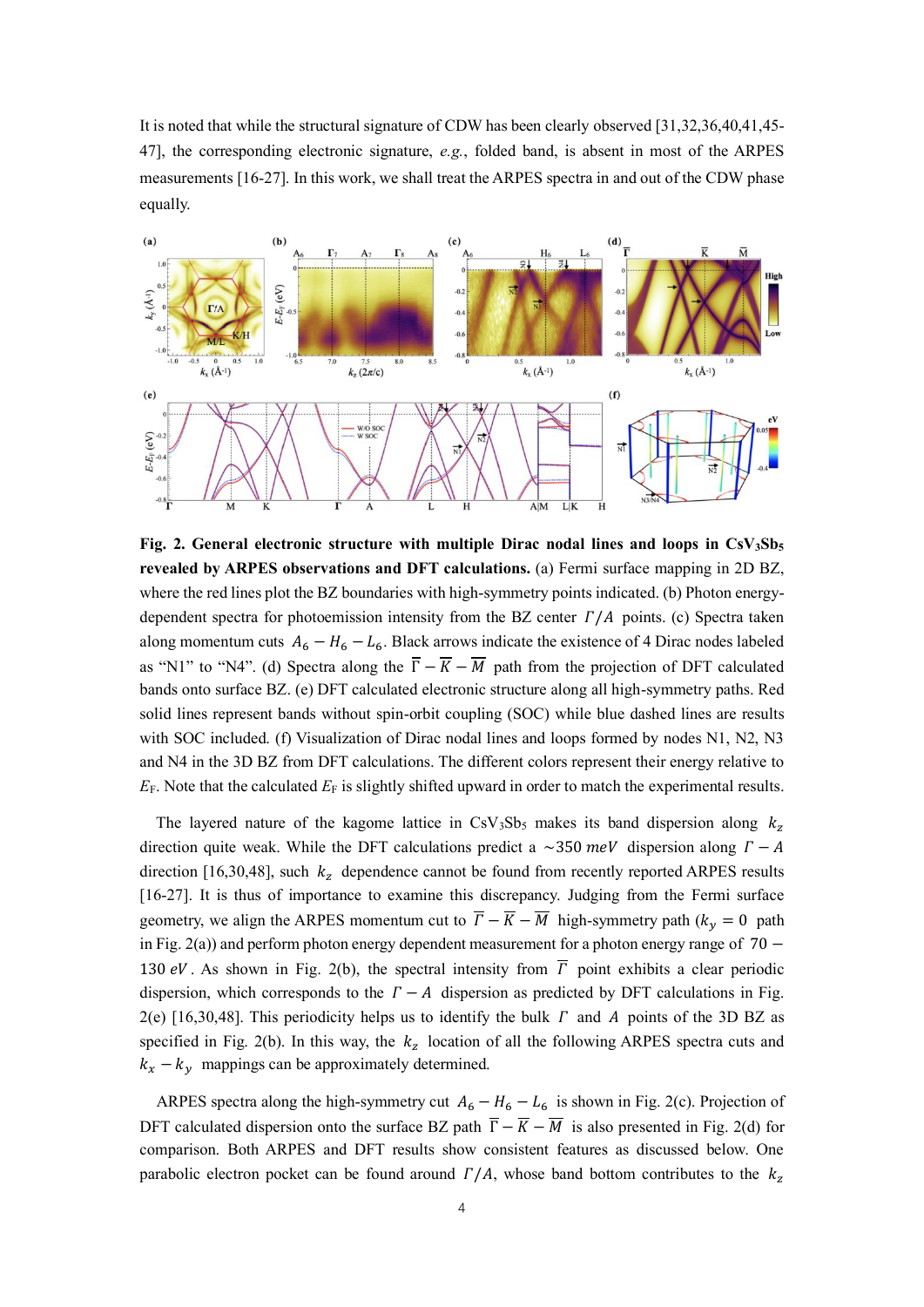dispersion observed in Fig. 2(b). Besides that, all the bands are linearly dispersed in a narrow energy region below  $E_F$ . These bands cross each other and form Dirac nodes. We have identified as many as four Dirac nodes with Dirac energy  $E_D \le 0.3 \text{ eV}$ , as indicated by black arrows in Figs. 2(c, d). Sorted according to binding energy, these nodes are labeled as "N1" up to "N4". Dirac node N1 represents the Dirac cone at  $K/H$  point with  $E_D \approx 0.3 \, eV$  while N2 the Dirac cone between  $\Gamma/A$ and  $K/H$  points with  $E_D \approx 0.15 \text{ eV}$ . When moving to  $E_F$ , two nodes, N3 and N4, appear. Node N3 comes from the crossing between the upper Dirac cones of N1 and N2, and N4 shares a similar origin. The exact energy position of N3 and N4 may be slightly below or up  $E_F$ , yet we consider them effectively located at  $E_F$  since their Dirac energy is comparable to or even smaller than our practical energy resolution limit and the energy distribution width of ARPES measured bands.

The emergence of multiple Dirac nodes as discussed above has been captured in recent ARPES results [16-27] but their  $k_z$  dependence in 3D BZ lacks systematic discussion. In Fig. 2(e), we present the DFT calculated electronic structure along all the high-symmetry paths in the 3D BZ of CsV<sub>3</sub>Sb<sub>5</sub>. From the calculations, for a narrow energy range close to  $E_F$ , while the bands along  $\Gamma$ A and  $M - L$  possess a clear  $k_z$  dispersion, the bands along  $K - H$  are almost  $k_z$  independent. This brings about two important electronic features. On the one hand, the Dirac nodes N1 and N2 look almost the same at paths  $\Gamma - K - M$  and  $A - H - L$ , suggesting the formation of Dirac nodal lines along  $k_z$  direction in the 3D BZ. On the other hand, the nodes N3 and N4 are located not only at almost the same energy, but also at the same upper Dirac cone of node N1, suggesting the possibility of one closed nodal loop at the Fermi level surrounding  $H$  point. In Fig. 2(f), the DFT predicted distributions of these four Dirac nodes are shown in the 3D BZ. It is clearly demonstrated that there exist two groups of straight nodal lines along the  $k<sub>z</sub>$  direction and one group of closed nodal loops surrounding  $H$  point at the  $A - H - L$  plane.

From a point of view of symmetry, these three groups of nodal lines/loops are protected by different symmetries. The CsV<sub>3</sub>Sb<sub>5</sub> crystal has a point group of  $D_{6h}$ , including inversion *I*,  $C_6$ rotation, six vertical mirrors  $\sigma_{v}$  and one horizontal mirror  $\sigma_{h}$  symmetries. The nodal lines formed by N1 (blue in Fig. 2(f)) are fixed along  $K - H$ , which are protected by the  $C_{3v}$  subgroup along this high-symmetry line; while the nodal lines formed by N2 (nearly green in Fig. 2(f)) are in the three  $\Gamma - K - H - A$  planes and protected by the  $\sigma_v$  mirror planes. The nodal loops formed by N3/N4 surrounding *H* point at  $A - H - L$  plane (red in Fig. 2(f)) are protected by the  $\sigma_h$  mirror symmetry. Any local perturbations preserving the related symmetries will not break these nodal lines/loops. It is noted that the SOC effect is weak, and it only opens a small gap for the Dirac nodes and nodal lines/loops (see Fig. 2(e)), consistent with the previous DFT works [16,30,48]. In the following, we will use ARPES data to visualize these nodal lines and nodal loops separately.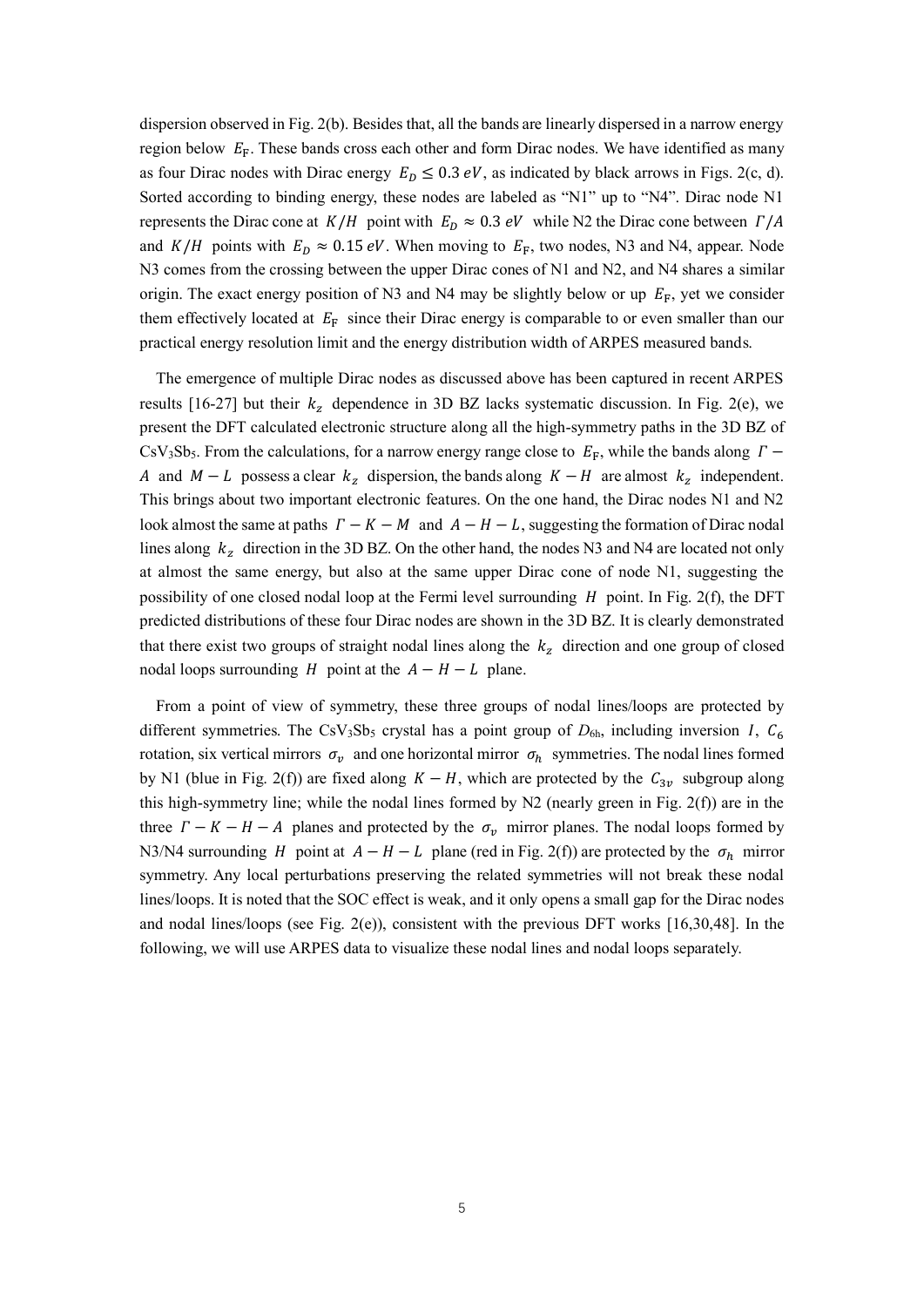

Fig. 3. Visualizations of Dirac nodal lines along  $k_z$  direction formed by nodes N1 and N2. (a) Constant energy contours (CECs) in  $k_x - k_y$  plane at a binding energy of ~0.3 eV, which shows the Dirac nodal point (black arrow) formed by node N1. (b) CECs in  $k_x - k_y$  plane at a series of binding energies. Black dashed lines indicate the N1 Dirac cone dispersion. (c) Spectra taken along a high-symmetric  $M/L - K/H - \Gamma/A$  direction at a series of  $k_z$  planes with black arrows highlighting the positions of N1 and N2. (d) CEC in  $k_x - k_y$  plane at a binding energy of  $\sim$ 0.15 eV, which shows the Dirac nodal point (black arrow) formed by node N2. (e) Spectra from a series of momentum cuts whose positions are indicated by black dashed lines in (d). White dashed lines highlight the gap opening of the Dirac cone when moving away from node N2. (f) Direct visualizations of N1, N2 Dirac nodal lines in the  $k_z - k_x$  plane from the CECs at the corresponding binding energies.

Concerning the nodal lines along  $k_z$  direction, we start with node N1. Fig. 3(a) presents the constant energy contours (CECs) at its binding energy of  $\sim 0.3$  eV, which shows a nodal point at  $K/H$  point as indicated by the black arrow. By analyzing its shape evolution in CECs at a series of binding energies (Fig. 3(b)), we find that the node N1 forms a triangularly deformed Dirac cone in  $k_x - k_y$  plane. The evolution of this Dirac cone along  $k_z$  direction is presented in Fig. 3(c) at five selected  $k_z$  planes. Despite some intensity variations, the dispersion of N1 Dirac cone shows no noticeable changes from  $K_7$  to  $H_6$ , suggesting the existence of N1 nodal line along  $k_z$  direction. In the left panel of Fig. 3(f), the CEC at its corresponding energy of ~0.3 *eV* in  $k_x - k_z$  plane directly visualizes this N1 nodal line.

For node N2, its CEC in  $k_x - k_y$  plane shows a deformed, closed hexagon in the first 2D BZ (Fig. 3(d)), suggesting a nodal loop formation in  $k_x - k_y$  plane. However, by examining its detailed dispersion along different momentum cuts as shown in Fig. 3(e), we find that the gapless N2 Dirac cone only exists along the high-symmetric  $\overline{\Gamma} - \overline{K}$  path. When moving away from this high-symmetry path, this Dirac cone gradually opens a gap. This suggests that the node N2, like N1, also forms nodal points in  $k_x - k_z$  plane. The  $k_z$  evolution of N2 shown together with N1 in Fig. 3(c) draws the same conclusion that the nodal lines are formed along  $k_z$  direction. In the right panel of Fig. 3(f), the CEC at its corresponding energy of ~0.15  $eV$  in  $k_x - k_z$  plane directly visualizes this N2 nodal line.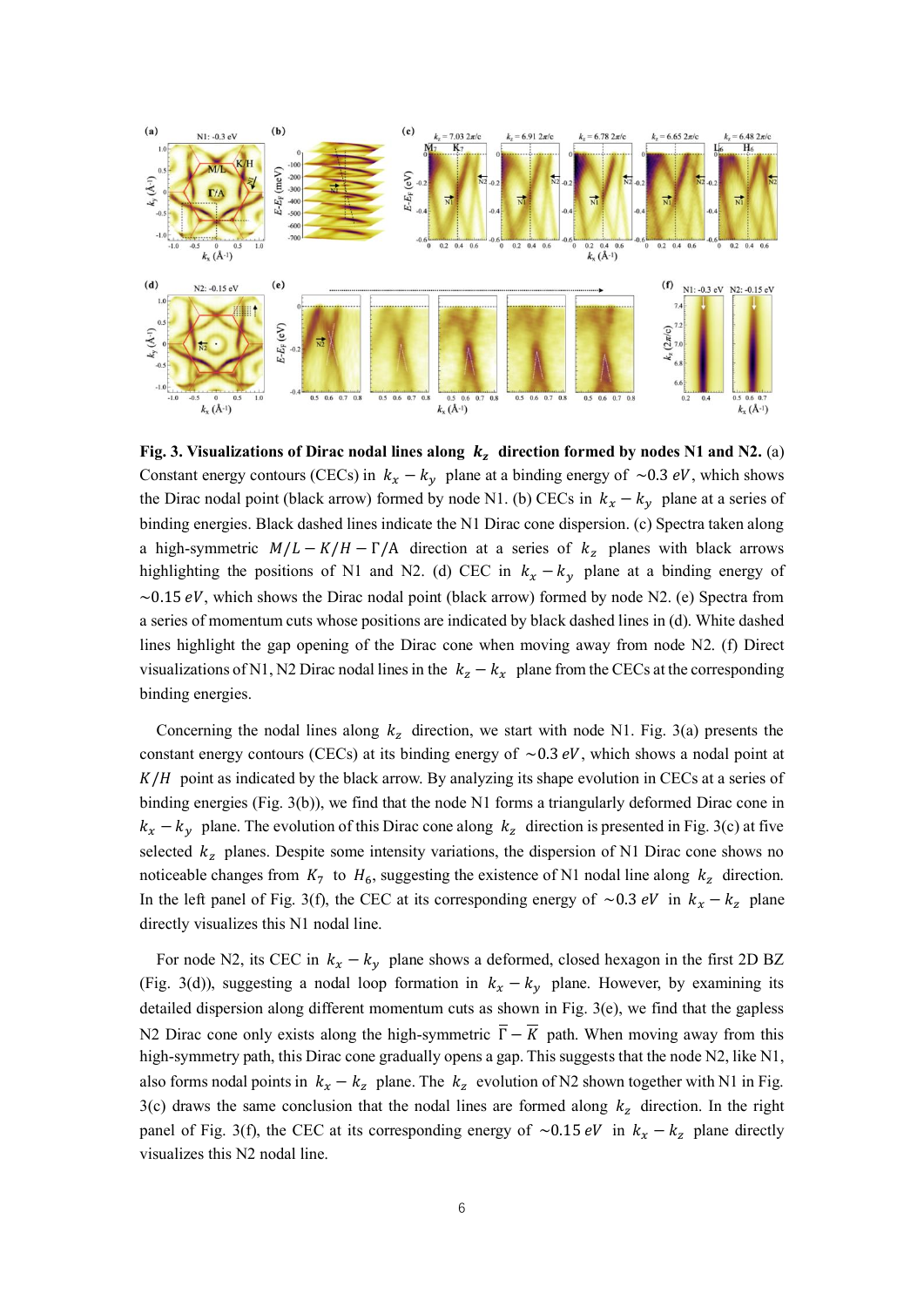

**Fig. 4. Visualizations of Dirac nodal loops at Fermi surface formed by nodes N3/N4 and calculated AHC and Berry curvatures contributed by the observed nodal lines/loops.** (a) CEC in  $k_x - k_y$  plane at  $E_F$ . (b) CEC in the momentum region indicated by black dashed box in (a). White dots labeled by numbers indicate the nodes determined from spectra analysis in (c). (c) Spectra taken from a series of momentum cuts whose positions are indicated by black dashed lines in (b). White dotted lines with labeled numbers indicate the dispersion evolution and momentum evolution of node N3/N4. DFT calculated dispersion evolution along the same momentum cuts are demonstrated by the red dashed lines. (d) Simulated Fermi surface by DFT calculations. (e) Calculated AHC as a function of binding energy. (f) Calculated Berry curvature distributions in  $A$  $H - L$  plane at different binding energies of  $-0.3$  eV,  $-0.1$  eV and 0 eV, respectively.

Concerning Dirac nodes N3 and N4, we first analyze their CEC at the Fermi level in the  $A H - L$  plane. Note that from the DFT calculated dispersion (Fig. 2(e)), the node N4 doesn't exist in the  $\Gamma - K - M$  plane. Fig. 4(b) highlights the Fermi surface in the momentum region surrounding the  $H$  point in the CEC, as indicated by black dashed box in Fig. 4(a). In this CEC, one can see two closed triangles surrounding the  $H$  point. While the outer triangle comes from the upper Dirac band of node N2, the inner one is formed by the Dirac node N3/N4. To fully demonstrate this, we extract several spectra from a series of momentum cuts as denoted by the black dashed lines in Fig. 4(b). As shown in Fig. 4(c), the linear dispersions are observed and highlighted by the white dotted lines in these spectra. All show the signatures of Dirac nodes close to the Fermi level, which are labeled by numbers in white. These Dirac nodes are connected together to form a closed loop (Fig. 4(b)) considering the three-fold rotation symmetry. In Fig. 4(d), we plot the simulated Fermi surface by the DFT calculations in the  $A - H - L$  plane. The satisfactory agreement between ARPES (Fig. 4(a)) and DFT (Fig. 4(d)) fully corroborates the existence of Dirac nodal loops at the Fermi surface.

Finally, we discuss the possible contributions of these Dirac nodal loops/lines to the exotic giant AHC observed by recent experiments[39,42]. Although there is no observation of magnetic order, the unconventional chiral CDW of  $CsV_3Sb_5$  can break the time-reversal symmetry[32,43], leading to the appearance of anomalous Hall effect. A modal estimation based on the gapped Dirac nodes around M point gives rise to AHC of  $10^2 \Omega^{-1}$ cm<sup>-1</sup>[31], which is two orders of magnitude lower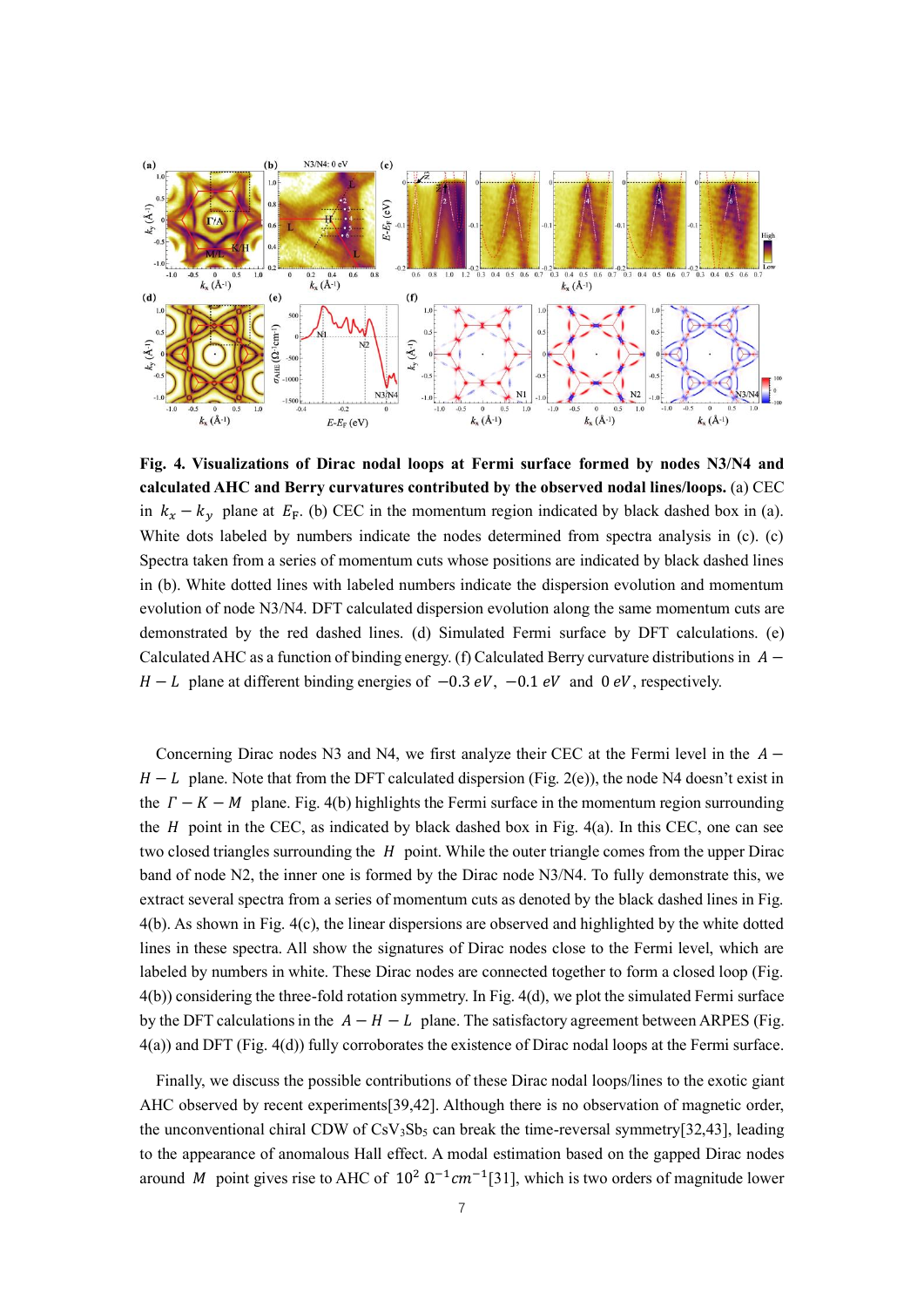than the observed value. Here, we emphasize that the nodal loops/lines observed here can contribute more additional Berry curvatures and greater AHC once the time-reversal symmetry is broken, similar to  $Co_3Sn_2S_2$  [49]. To demonstrate this point, a ferromagnetic state of  $CsV_3Sb_5$  is employed to simulate the situation of time-reversal symmetry breaking, which can be achieved by DFT+*U* calculations with a Hubbard  $U = 2 eV$  (the average local moment on each V atome is 0.27  $\mu_B$ , see method section). The calculated AHC under different binding energies is shown in Fig. 4(e). Large AHC is achieved at some binding energies, especially near  $E_F$  which can reach to a giant value of  $10^3 \Omega^{-1}$ cm<sup>-1</sup>. Here, three typical binding energies (-0.3, -0.1 and 0 eV) are selected to visualize the Berry curvature distributions in the BZ, as shown in Fig. 4(f). At the binding energy of −0.3 eV, the calculated AHC is  $\sim$ 750  $\Omega^{-1}$ cm<sup>-1</sup>, and the Berry curvatures are mainly distributed around the  $L(M)$  and  $H(K)$  points, reflecting the contributions of N1 nodal lines. At the binding energy of  $-0.1$  eV, the AHC is calculated nearly zero, arising from the cancellation of the Berry curvatures from the positive contributions of N2 nodal lines and negative contributions around the L (M) point. At the Fermi level, the calculated AHC is as high as  $\sim -1250 \Omega^{-1} cm^{-1}$ , and the nodal loops formed by N3/N4 play a dominant role in the Berry curvature distributions. Therefore, these Dirac nodal loops contribute to the large Berry curvature, which is directly responsible for the giant AHC observed in  $AV_3Sb_5$  family of materials.

#### **Discussion:**

While numerous ARPES and DFT works have focused on the detailed band structure of  $AV_3Sb_5$ family of materials, particularly the VHSs at the  $\overline{M}$  point as they are closely related to the unconventional CDW order, it is still necessary to have a clear picture concerning their global electronic structure and the exact topological phase. By examining the electronic structure of  $CsV<sub>3</sub>Sb<sub>5</sub>$  in its full 3D BZ from both experimental and theoretical aspects, we could identify it as a Dirac nodal line semimetal, especially with one group of nodal loops at the Fermi surface. Our results not only provide a clear picture to categorize the band structure topology of this family of materials, but also suggest the potential role of Dirac nodal loops in shaping their transport behavior . Concerning the giant AHC observed in this family [39,42], the lack of local or global magnetic moments suggests the intrinsic nature of AHC and the key role of electronic structure[13,43]. Under the chiral CDW order, besides the Dirac nodes around the  $\dot{M}$  point which gives rise to AHC of two orders of magnitude lower than the observed value [31], our results point out that the presence of multiple nodal loops at the Fermi level around bulk  $H$  point could contribute additional larger Berry curvature and bring forth AHC whose value can reach as high as  $\sim$ 1250  $\Omega^{-1}$ cm<sup>-1</sup>. This offers new insight into the intrinsic origin of giant AHC in this family and calls for further theoretical and experimental investigations.

#### **ACKNOWLEDGEMENTS**

We thank Prof. Haizhou Lu, Qihang Liu, Wen Huang for helpful discussions. This work is supported by National Natural Science Foundation of China (NSFC) (Grants Nos. 12074163 and 12004030), the Shenzhen High-level Special Fund (Grants No. G02206304 and No. G02206404), the Guangdong Innovative and Entrepreneurial Research Team Program (Grants No. 2017ZT07C062 and No. 2019ZT08C044), Shenzhen Science and Technology Program (Grant No. KQTD20190929173815000), the University Innovative Team in Guangdong Province (No.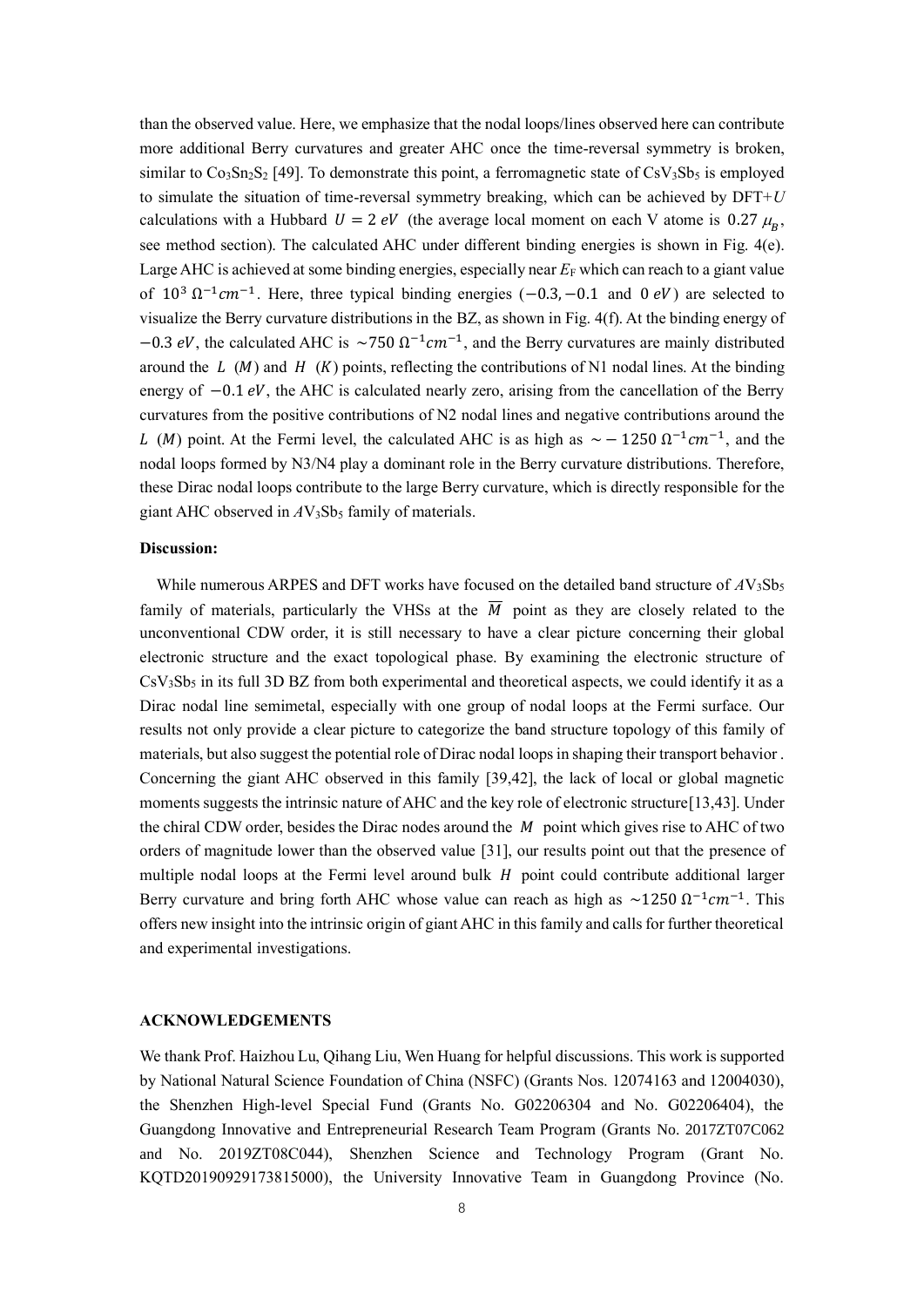2020KCXTD001), Shenzhen Key Laboratory of Advanced Quantum Functional Materials and Devices (No. ZDSYS20190902092905285), Guangdong Basic and Applied Basic Research Foundation (No. 2020B1515120100), and China Postdoctoral Science Foundation (2020M682780).

#### **Materials and Methods**

#### **Sample growth and characterization**

 $CsV_3Sb_5$  single crystals were synthesized by the self-flux method. High purity Cs (clump), V (powder) and Sb (ball) were mixed with a ratio of 2:1:6 in the glovebox and placed into an alumina crucible. The crucible was then double sealed into an evacuated quartz tube under high pressure to avoid oxidization during the reaction. In the furnace, the double sealed quartz tube was heated up to 500℃ and kept at this temperature for 10 hours. Then the temperature was increased to 1050℃, after 12 hours the temperature was slowly decreased down to 650℃ in 200 hours. After the heating procedure, the quartz tube was taken into the centrifuge to remove the excess flux. Many millimetersized hexagonal  $CsV_3Sb_5$  single crystals were obtained.

The structure of the crystals was determined by x-ray diffraction with Cu K $\alpha$  radiation at room temperature using a Rigaku MiniFlex diffractometer. The diffraction pattern can be well indexed by the (00l) reflections.

### **Transport, heat capacity and magnetic measurements**

Magnetization measurements were performed by Magnetic Property Measurement System (MPMS3, Quantum Design). Quartz paddle was used, and the magnetic field was perpendicular to the *c* - axis to minimize the diamagnetic contribution. Heat capacity and resistivity measurements were performed by Physical Property Measurement System (PPMS, Quantum Design). For resistivity, a standard four-probe method was employed with a probe current of 0.5mA. And the electrical current was in the *ab* plane. For heat capacity, the selected single crystal was approximately 1.5 mm width and length, and Apezion N-grease was used to ensure the connection with heat capacity stage.

#### **ARPES measurement**

ARPES measurements were performed at the BL03U beamline of the Shanghai Synchrotron Radiation Facility and the BL-13U beamline of the National Synchrotron Radiation Laboratory (NSRL) both with DA30L electron analysers. The energy and angular resolution were set at 20 meV and less than 0.05°, respectively. Samples were cleaved *in situ* under ultra-high vacuum conditions with pressure better than  $5 \times 10^{-11}$  mbar and temperatures below 20 K.

#### **First-principles calculations**

The first-principles calculations are performed using the Vienna ab initio simulation package [50] within the projector augmented wave method [51] and the generalized gradient approximation of the Perdew-Burke-Ernzerhof [52] exchange-correlation functional. The plane-wave basis with an energy cutoff of 400 eV and the *Г*-centered 12×12×6 *k*-point meshes are adopted. Employing the experimental lattice constants of  $a=b=5.495$  Å and  $c=9.308$  Å, the crystal structure of CsV<sub>3</sub>Sb<sub>5</sub> is relaxed with van der Waals correction [53] until the residual forces on each atom is less than 0.005 eV/Å. The ferromagnetic and 120°-antiferromagnetic states with different Hubbard *U* are tested,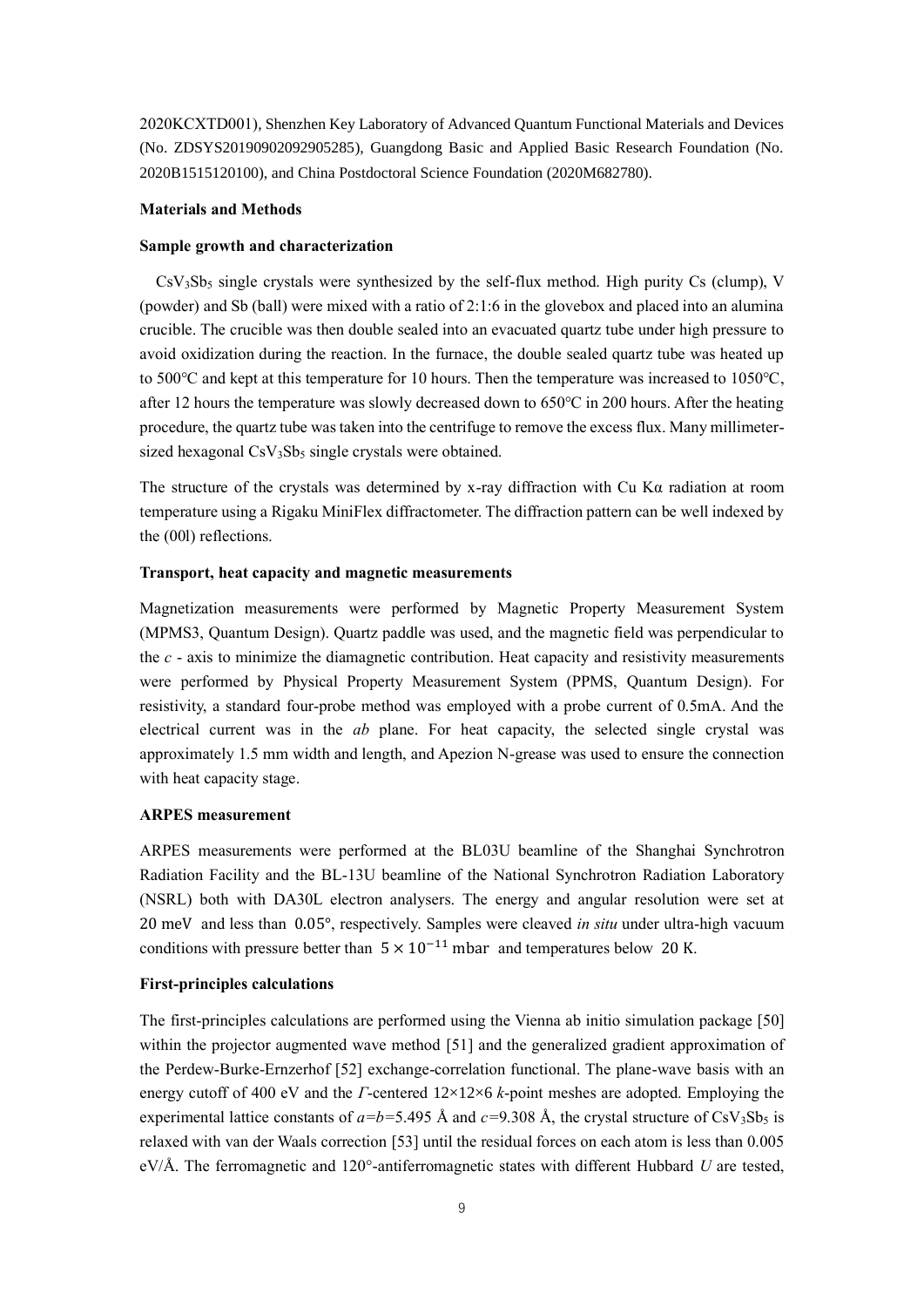which gives a ferromagnetic ground state with a small spin polarization energy when *U*>0.8 eV. The SOC effect is also considered in part of our calculations. A tight-binding (TB) Hamiltonian based on the maximally localized Wannier functions (MLWF) [54] is constructed to get the energy eigenvalues and eigenstates for further Fermi surface plot using the WannierTools package [55]. In order to simulate the time-reversal symmetry breaking to calculate the AHC of  $\text{CsV}_3\text{Sb}_5$ , a ferromagnetic ground state is employed by adopting DFT+*U* calculations with  $U = 2 eV$ , which gives a spin polarization energy of  $0.1$  *eV*/*unit cell* and an average local moment of  $0.27 \mu_B/V$ . Then, the AHC and Berry curvatures are calculated by constructing MLWF and using WannierTools package.

- [1] Yoshinori Tokura, Masashi Kawasaki & Naoto Nagaosa. Emergent functions of quantum materials. Nature Physics **13**, 1056-1068, doi:10.1038/nphys4274 (2017).
- [2] N. Peter Armitage & Liang Wu. On the matter of topological insulators as magnetoelectrics. SciPost Physics **6**, doi:10.21468/SciPostPhys.6.4.046 (2019).
- [3] Yoshinori Tokura, Kenji Yasuda & Atsushi Tsukazaki. Magnetic topological insulators. Nature Reviews Physics **1**, 126-143, doi:10.1038/s42254-018-0011-5 (2019).
- [4] Cui-Zu Chang, Jinsong Zhang, Xiao Feng, Jie Shen, Zuocheng Zhang, Minghua Guo, Kang Li, Yunbo Ou, Pang Wei, Li-Li Wang, Zhong-Qing Ji, Yang Feng, Shuaihua Ji, Xi Chen, Jinfeng Jia, Xi Dai, Zhong Fang, Shou-Cheng Zhang, Ke He, Yayu Wang, Li Lu, Xu-Cun Ma & Qi-Kun Xue. Experimental Observation of the Quantum Anomalous Hall Effect in a Magnetic Topological Insulator. Science **340**, 167, doi:10.1126/science.1234414 (2013).
- [5] Rui Yu, Wei Zhang, Hai-Jun Zhang, Shou-Cheng Zhang, Xi Dai & Zhong Fang. Quantized Anomalous Hall Effect in Magnetic Topological Insulators. Science **329**, 61-64, doi:10.1126/science.1187485 (2010).
- [6] Steven R. Elliott & Marcel Franz. Colloquium: Majorana fermions in nuclear, particle, and solid-state physics. Reviews of Modern Physics **87**, 137-163, doi:10.1103/RevModPhys.87.137 (2015).
- [7] Chetan Nayak, Steven H. Simon, Ady Stern, Michael Freedman & Sankar Das Sarma. Non-Abelian anyons and topological quantum computation. Reviews of Modern Physics **80**, 1083-1159, doi:10.1103/RevModPhys.80.1083 (2008).
- [8] B. Lian, X. Q. Sun, A. Vaezi, X. L. Qi & S. C. Zhang. Topological quantum computation based on chiral Majorana fermions. Proc Natl Acad Sci U S A **115**, 10938-10942, doi:10.1073/pnas.1810003115 (2018).
- [9] K. Yasuda, M. Mogi, R. Yoshimi, A. Tsukazaki, K. S. Takahashi, M. Kawasaki, F. Kagawa & Y. Tokura. Quantized chiral edge conduction on domain walls of a magnetic topological insulator. Science **358**, 1311, doi:10.1126/science.aan5991 (2017).
- [10] Zhenyu Wang, Jorge Olivares Rodriguez, Lin Jiao, Sean Howard, Martin Graham, G. D. Gu, Taylor L. Hughes, Dirk K. Morr & Vidya Madhavan. Evidence for dispersing 1D Majorana channels in an iron-based superconductor. Science **367**, 104, doi:10.1126/science.aaw8419 (2020).
- [11] Liang Wu, M. Salehi, N. Koirala, J. Moon, S. Oh & N. P. Armitage. Quantized Faraday and Kerr rotation and axion electrodynamics of a 3D topological insulator. Science **354**, 1124-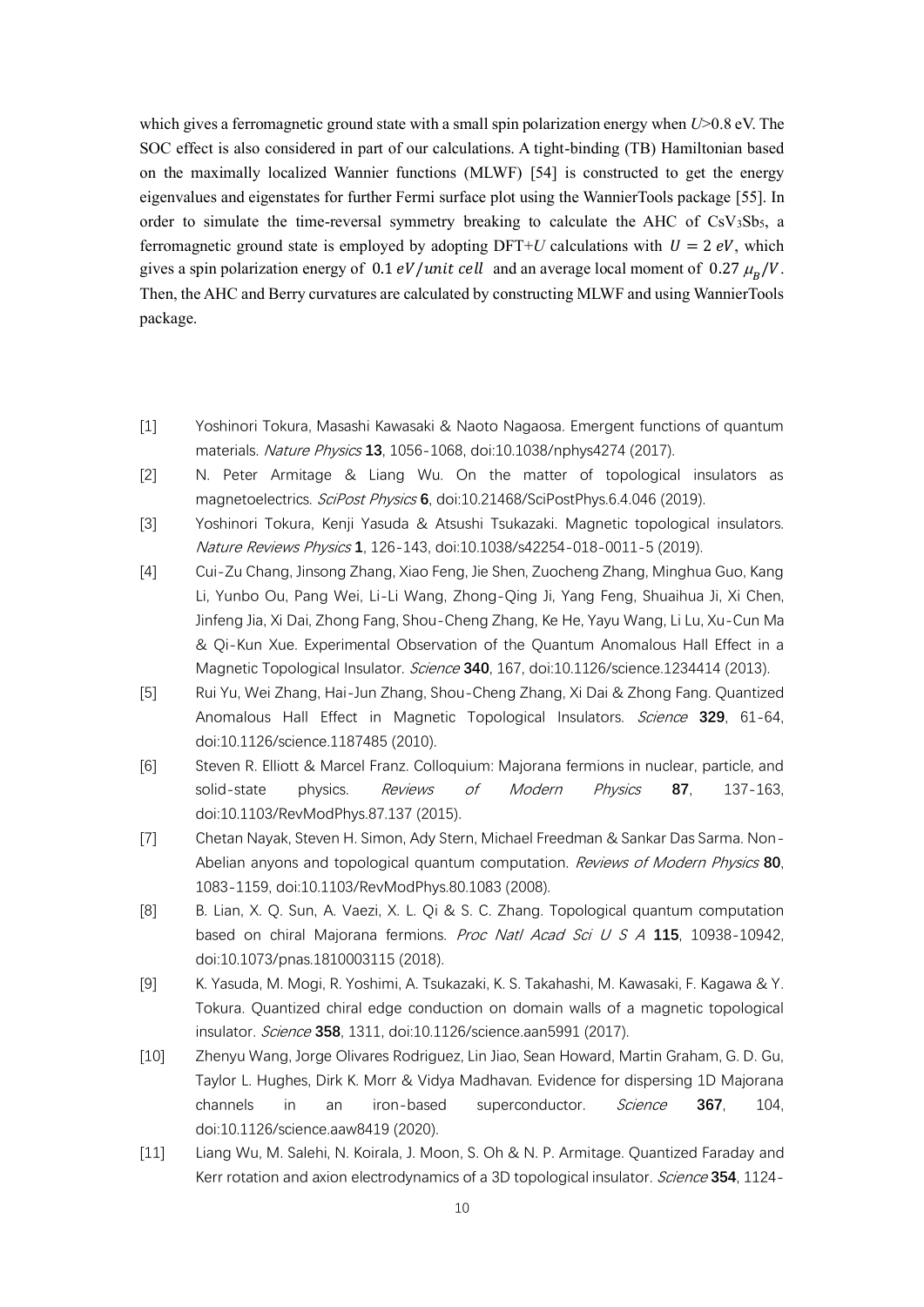1127, doi:10.1126/science.aaf5541 (2016).

- [12] Dennis M. Nenno, Christina A. C. Garcia, Johannes Gooth, Claudia Felser & Prineha Narang. Axion physics in condensed-matter systems. Nature Reviews Physics **2**, 682-696, doi:10.1038/s42254-020-0240-2 (2020).
- [13] Brenden R. Ortiz, Lídia C. Gomes, Jennifer R. Morey, Michal Winiarski, Mitchell Bordelon, John S. Mangum, Iain W. H. Oswald, Jose A. Rodriguez-Rivera, James R. Neilson, Stephen D. Wilson, Elif Ertekin, Tyrel M. McQueen & Eric S. Toberer. New kagome prototype materials: discovery of KV3Sb5,RbV3Sb5, and CsV3Sb5. Physical Review Materials **3**, doi:10.1103/PhysRevMaterials.3.094407 (2019).
- [14] Brenden R. Ortiz, Paul M. Sarte, Eric M. Kenney, Michael J. Graf, Samuel M. L. Teicher, Ram Seshadri & Stephen D. Wilson. Superconductivity in the Z2 kagome metal KV3Sb5. Physical Review Materials **5**, doi:10.1103/PhysRevMaterials.5.034801 (2021).
- [15] Qiangwei Yin, Zhijun Tu, Chunsheng Gong, Yang Fu, Shaohua Yan & Hechang Lei. Superconductivity and Normal-State Properties of Kagome Metal RbV3Sb5 Single Crystals. Chinese Physics Letters **38**, doi:10.1088/0256-307x/38/3/037403 (2021).
- [16] B. R. Ortiz, S. M. L. Teicher, Y. Hu, J. L. Zuo, P. M. Sarte, E. C. Schueller, A. M. M. Abeykoon, M. J. Krogstad, S. Rosenkranz, R. Osborn, R. Seshadri, L. Balents, J. He & S. D. Wilson. CsV3Sb5: A Z2 Topological Kagome Metal with a Superconducting Ground State. Phys Rev Lett **125**, 247002, doi:10.1103/PhysRevLett.125.247002 (2020).
- [17] Hailan Luo et al. Electronic Nature of Charge Density Wave and Electron-Phonon Coupling in Kagome Superconductor KV3Sb5. arXiv: 2107.02688 (2021).
- [18] H. X. Li et al. Observation of Unconventional Charge Density Wave without Acoustic Phonon Anomaly in Kagome Superconductors AV3Sb5 (A=Rb,Cs). arXiv: 2103.09769 (2021).
- [19] Mingu Kang et al. Twofold van Hove singularity and origin of charge order in topological kagome superconductor CsV3Sb5. arXiv: 2105.01689 (2021).
- [20] Rui Lou et al. Charge-Density-Wave-Induced Peak-Dip-Hump Structure and Flat Band in the Kagome Superconductor CsV3Sb5. arXiv: 2106.06497 (2021).
- [21] Soohyun Cho et al. Emergence of new van Hove singularities in the charge density wave state of a topological kagome metal RbV3Sb5. arXiv:2105.05117 (2021).
- [22] Yong Hu et al. Charge-order-assisted topological surface states and flat bands in the kagome superconductor CsV3Sb5. arXiv: 2104.12725 (2021).
- [23] Yong Hu et al. Rich Nature of Van Hove Singularities in Kagome Superconductor CsV3Sb5. arXiv: 2106.05922 (2021).
- [24] Yang Luo et al. Distinct band reconstructions in kagome superconductor CsV3Sb5. arXiv: 2106.01248 (2021).
- [25] Zhonghao Liu et al. Temperature-induced band renormalization and Lifshitz transition in a kagome superconductor RbV3Sb5. arXiv: 2104.01125 (2021).
- [26] Zhengguo Wang et al. Distinctive momentum dependent charge-density-wave gap observed in CsV3Sb5 superconductor with topological Kagome lattice. arXiv: 2104.05556 (2021).
- [27] Kosuke Nakayama et al. Multiple Energy Scales and Anisotropic Energy Gap in the Charge-Density-Wave Phase of Kagome Superconductor CsV3Sb5. ArXiv: 2104.08042 (2021).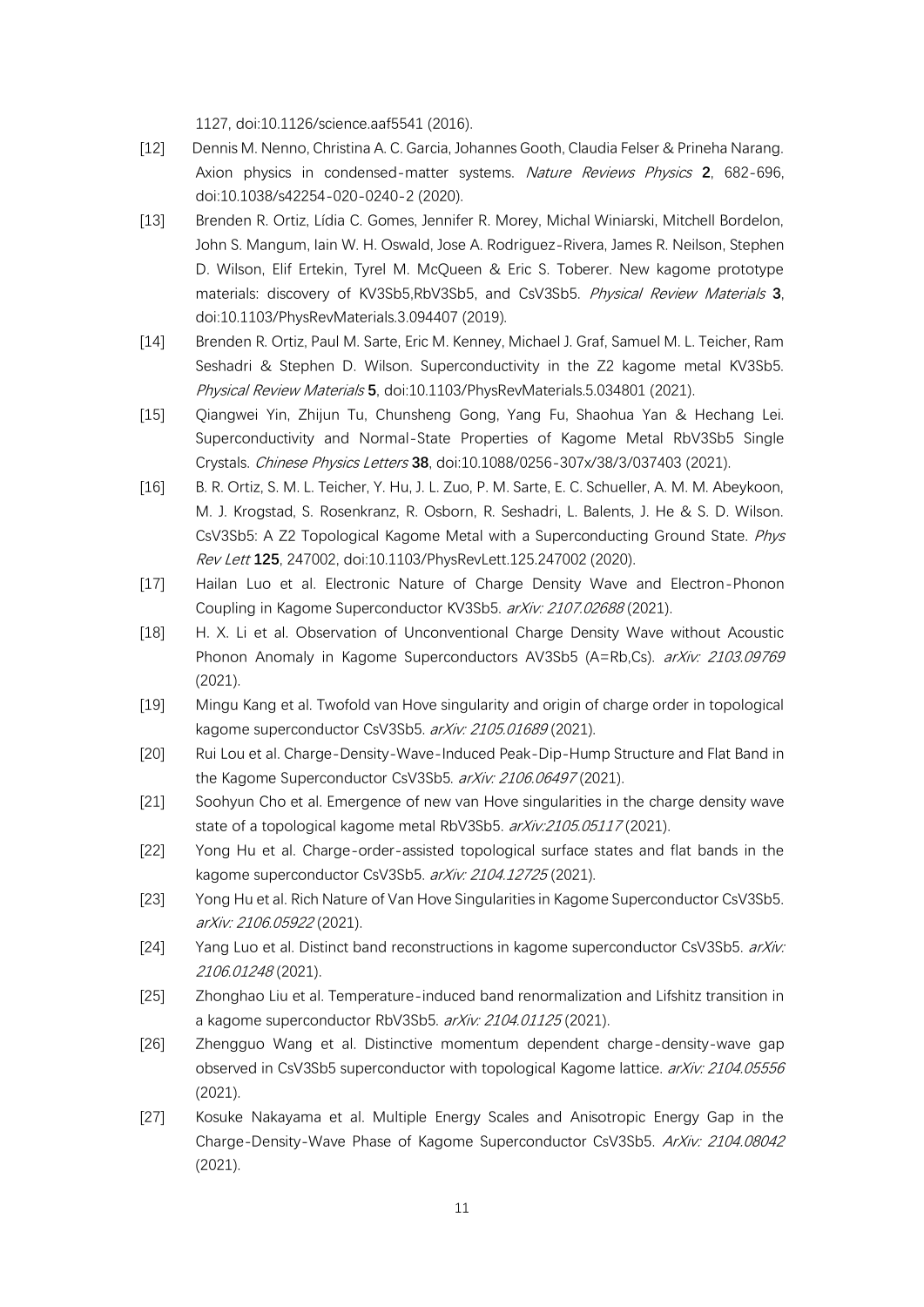- [28] Yongqing Cai et al. Emergence of Quantum Confinement in Topological Kagome Superconductor CsV3Sb5 family. arXiv:2109.12778 (2021).
- [29] Yixuan Liu et al. Doping evolution of superconductivity, charge order and band topology in hole-doped topological kagome superconductors Cs(V1−xTix)3Sb5. arXiv:2110.12651 (2021).
- [30] Jianzhou Zhao et al. Electronic correlations in the normal state of kagome superconductor KV3Sb5. arXiv: 2103.15078 (2021).
- [31] Y. X. Jiang, J. X. Yin, M. M. Denner, N. Shumiya, B. R. Ortiz, G. Xu, Z. Guguchia, J. He, M. S. Hossain, X. Liu, J. Ruff, L. Kautzsch, S. S. Zhang, G. Chang, I. Belopolski, Q. Zhang, T. A. Cochran, D. Multer, M. Litskevich, Z. J. Cheng, X. P. Yang, Z. Wang, R. Thomale, T. Neupert, S. D. Wilson & M. Z. Hasan. Unconventional chiral charge order in kagome superconductor KV3Sb5. Nat Mater, doi:10.1038/s41563-021-01034-y (2021).
- [32] Zuowei Liang, Xingyuan Hou, Fan Zhang, Wanru Ma, Ping Wu, Zongyuan Zhang, Fanghang Yu, J. J. Ying, Kun Jiang, Lei Shan, Zhenyu Wang & X. H. Chen. Three-Dimensional Charge Density Wave and Surface-Dependent Vortex-Core States in a Kagome Superconductor CsV3Sb5. Physical Review X **11**, doi:10.1103/PhysRevX.11.031026 (2021).
- [33] B. Q. Song et al. Competing superconductivity and charge-density wave in Kagome metal CsV3Sb5: evidence from their evolutions with sample thickness. arXiv: 2105.09248 (2021).
- [34] Feng Du et al. Interplay between charge order and superconductivity in the kagome metal KV3Sb5. arXiv: 2102.10959 (2021).
- [35] Yanpeng Song et al. Competition of superconductivity and charge density wave in selective oxidized CsV3Sb5 thin flakes. arXiv: 2105.09898 (2021).
- [36] Han-Shu Xu et al. Multiband superconductivity with sign-preserving order parameter in kagome superconductor CsV3Sb5. arXiv: 2104.08810. (2021).
- [37] C. C. Zhao et al. Nodal superconductivity and superconducting domes in the topological Kagome metal CsV3Sb5. arXiv: 2102.08356 (2021).
- [38] K. Y Chen, N. N Wang, Q. W Yin, Y. H Gu, K. Jiang, Z. J Tu, C. S Gong, Y. Uwatoko, J. P Sun, H. C Lei, J. P Hu & J. G. Cheng. Double Superconducting Dome and Triple Enhancement of Tc in the Kagome Superconductor CsV3Sb5 under High Pressure. Physical Review Letters **126**, doi:10.1103/PhysRevLett.126.247001 (2021).
- [39] F. H. Yu et al. Concurrence of anomalous Hall effect and charge density wave in a superconducting topological kagome metal. arXiv: 2102.10987 (2021).
- [40] Zhiwei Wang et al. Anomalous transport and chiral charge order in kagome superconductor CsV3Sb5. arXiv: 2105.04542 (2021).
- [41] Hui Chen et al. Roton pair density wave and unconventional strong-coupling superconductivity in a topological kagome metal. arXiv: 2103.09188 (2021).
- [42] Shuo-Ying Yang, Yaojia Wang, Brenden R Ortiz, Defa Liu, Jacob Gayles, Elena Derunova, Rafael Gonzalez-Hernandez, Libor Šmejkal, Yulin Chen & Stuart SP Parkin. Giant, unconventional anomalous Hall effect in the metallic frustrated magnet candidate, KV3Sb5. Science Advances **6**, eabb6003 (2020).
- [43] E. M. Kenney, B. R. Ortiz, C. Wang, S. D. Wilson & M. J. Graf. Absence of local moments in the kagome metal KV3Sb5as determined by muon spin spectroscopy. J Phys Condens Matter **33**, doi:10.1088/1361-648X/abe8f9 (2021).